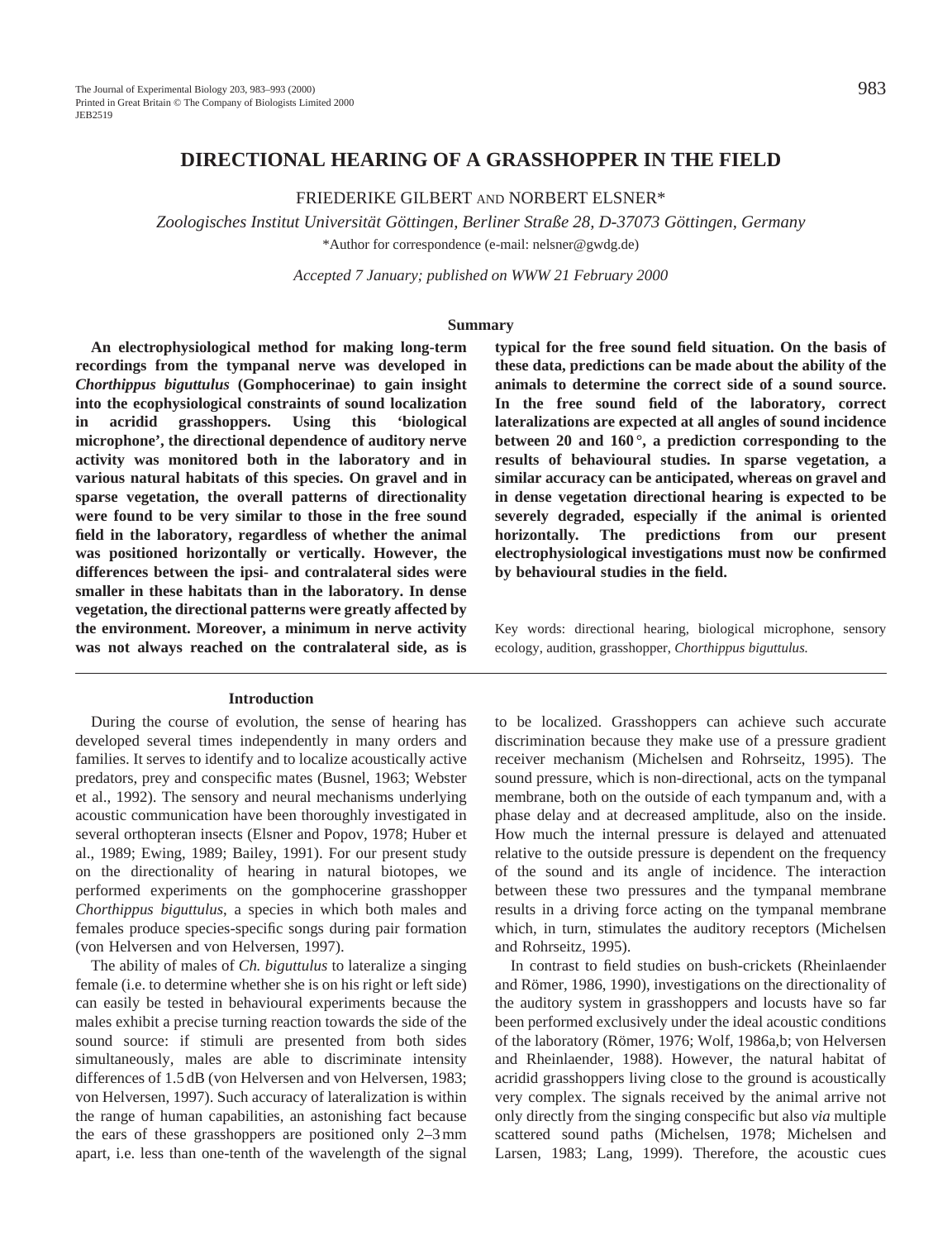#### 984 F. GILBERT AND N. ELSNER

encoding the direction of a sound source, especially the amplitude of the signal, may differ substantially from the conditions in the free sound field of the laboratory (Michelsen and Rohrseitz, 1997). For these reasons, it is necessary to determine how far the directionality of the grasshopper ear is affected by the acoustic conditions in the natural environment.

On the basis of a first attempt made by Werner (1995), we developed an electrophysiological preparation for long-term recording of the tympanal nerve in the grasshopper *Ch. biguttulus*. Using this 'biological microphone', the directional dependence of tympanal nerve activity could be monitored in the laboratory and in various natural habitats to obtain data on the ecophysiological constraints of sound localization.

## **Materials and methods**

### *Animals*

All experiments employed adult male grasshoppers of the species *Chorthippus biguttulus* (L.) which had been caught in the field near Göttingen. Small groups of animals were kept in cages in the laboratory for up to 2 weeks.

#### *Establishing the nerve recording*

The grasshopper was mounted on an operation table, ventral side up. A window was cut into the cuticle of the metathoracic sternum, making the tympanal nerve accessible without destroying the main trachea and the air sacs between the ears. With the help of a micromanipulator, a hook electrode with an opening of approximately  $50 \mu m$  made from steel wire (V2A, diameter  $40 \mu m$ ) was placed under the tympanal nerve close to the metathoracic ganglion. To prevent short-circuits, the electrical connection was isolated from the haemolymph of the animal using low-viscosity silicone (Baysilone, Bayer AG Leverkusen). The indifferent electrode, which made contact with the haemolymph, was placed close to the hook electrode.

The functioning of the nerve recording was tested by presenting acoustic stimuli and monitoring tympanal nerve activity on an oscilloscope. The wound was then closed using a mixture of beeswax and collophonium (2:1), which also fixed the electrodes. The wires could now be bent around the animal and waxed to the body surface in such a way that they were led away from the dorsal side. After removing the animal from the operation table, its legs and wings were fixed with wax/collophonium in a normal listening position. A holder was then waxed to the dorsal side of the animal at the level of its ears. The preparation was mechanically stable and could be transported to the field and back to the laboratory.

#### *Recording arrangement*

The holder with the animal was connected to a movable device (Fig. 1). It was possible to turn the animal on the spot without changing the sound path between the animal and the loudspeaker. A protractor was used to determine the angle of sound incidence. The whole apparatus could easily be moved to different experimental sites.

The chronically implanted electrodes were connected to a small difference preamplifier (Burr Brown INA116U). After further amplification and high-pass filtering (50 Hz), the recorded signals were stored on a DAT cassette recorder (Sony Instrumentation cassette recorder PC204 A). A trigger pulse, indicating the beginning of a signal, was also recorded.

#### *Experimentation sites*

In the laboratory, the experiments were performed (i) in a free sound field and (ii) 2 cm above the surface of a table on which a layer of foam simulated the situation in behavioural experiments (Gilbert, 1995). The distance between loudspeaker and animal was 30 cm.

Field experiments were performed close to the ground in three types of biotope. (i) Sparse vegetation, which is the natural habitat of *Ch. biguttulus*, but also of *Ch. albomarginatus* and *Omocestus viridulus.* This biotope is characterised by herbs and grasses with a height of up to 3–5 cm covering approximately 80 % of the ground (for example *Thymian serpyllum*, *Poa trivialis*, *P. pratensis*, *Lolium perenne*). (ii) The margin of a gravel path where singing grasshoppers can also be found. Approximately 10–20 % of the ground is covered by several species of *Poa*. (iii) Areas with dense grassy vegetation where normally mainly *Chorthippus parallelus*, but also few individuals of *Ch. biguttulus*, can be observed. The ground is totally covered by plants with a height of 40–80 cm (for example *Arrhenaterum elatius*, *Festuca rubra*, *Agropyron repens*, *Cirsium arvense*). Further information about the biotopes can be found in Gilbert (1995).

In the field, the preparation was placed 100 cm from the loudspeaker, 2–3 cm above the grass. In all experiments, the temperature close to the preparation was approximately  $26-32$  °C, but within any experiment the range was less than  $2^{\circ}$ C.

#### *Acoustic stimulation*

Sound pulses of 10 ms duration were used, and these included a rising and falling ramp of 1 ms. The stimuli consisted of 7 kHz sine waves. They were generated by an external digital/analogue converter (E-DAC; Gilbert et al., 1997) connected to the parallel port of a notebook computer. The signals were amplified (Denon DCA 450) and transmitted *via* a loudspeaker (Dynaudio D21 AF). Calibration of the acoustic stimuli was performed in the laboratory using a Brüel & Kjaer microphone (type 4133) with a measuring amplifier (type 2619). No corrections were made for the excess attenuation in the field (Lang, 1999). The absolute intensities of the signals presented to the animal therefore differed between laboratory and field conditions. The calculated driving forces of the plotted directional patterns are relative to the frontal direction  $(0^{\circ})$  of the animal.

For the measurement of nerve response curves, the amplitude of the signal was varied from 35 to 71 dB sound pressure level (SPL) with an increase of 2 dB per step. Below 35 dB SPL and above 71 dB SPL, the increase was 5 dB per step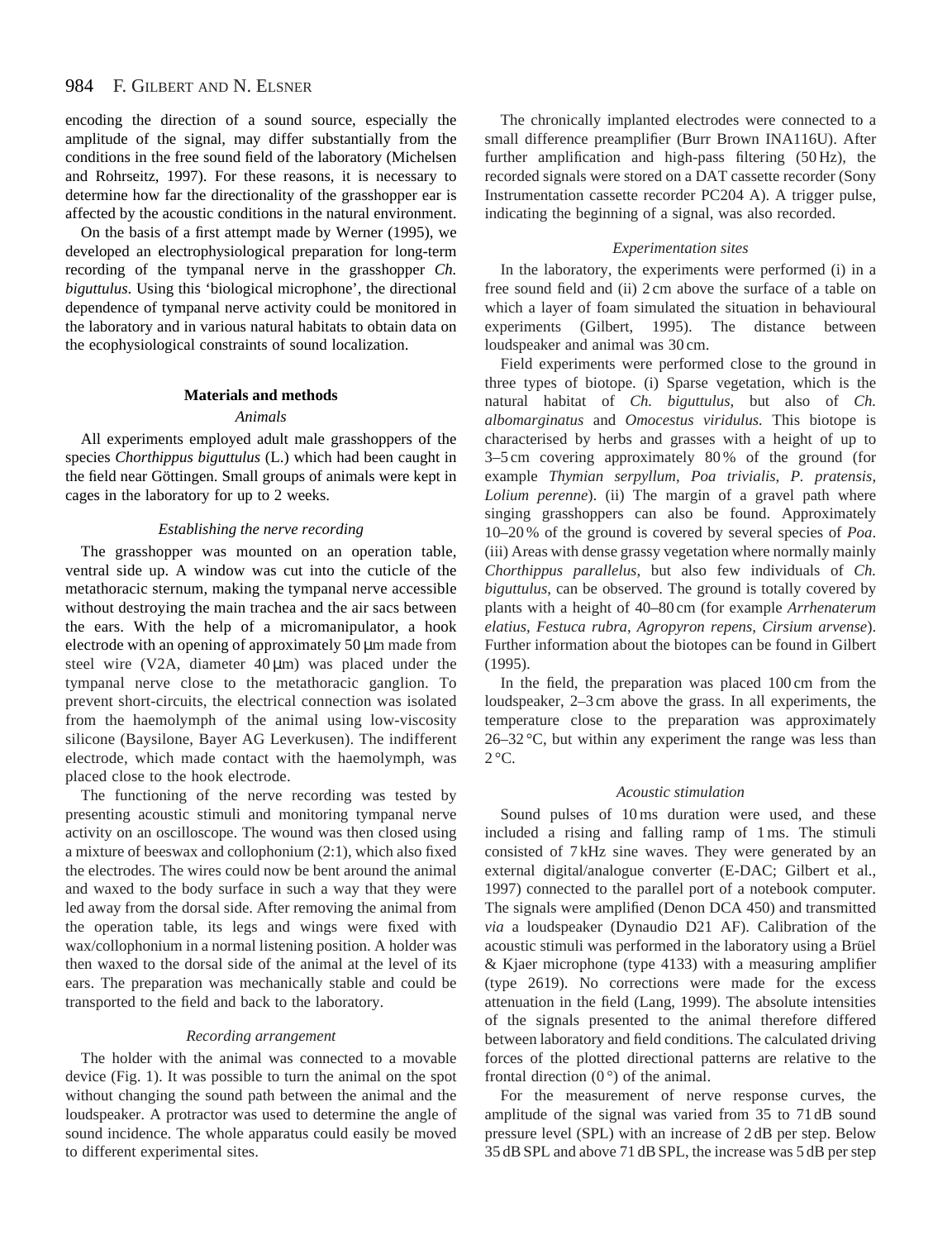

Fig. 1. Experimental arrangement for measuring the directional response pattern of the tympanal nerve of a grasshopper (*Chorthippus biguttulus*) in the field. The animal was fixed onto a holder and placed in the habitat without disturbing the acoustic properties. The response of the tympanal nerve was recorded extracellularly using electrodes connected to wires on the holder. The electrical responses were amplified and stored on a DAT recorder. Acoustic stimuli were generated by a notebook computer. After analogue conversion by an external device (E-DAC), the signals were amplified and played to the animal *via* a loudspeaker. At the same time, a trigger signal was recorded on the DAT recorder.

(see Fig. 2). For each signal amplitude, 100 stimuli were presented separated by pauses of 90 ms.

During the recording of the directional pattern of the tympanal nerve response, the position of loudspeaker remained constant. To change the angle of sound incidence, the animal was rotated in steps of 5 or  $10^{\circ}$ . For each angle of sound incidence, 100 stimuli of the same amplitude were presented separated by pauses of 90 ms. Because the dynamic range of the nerve response is limited, three different amplitudes were used for each angle.

In Figs 3, 4, 6 and 7, positive angles indicate that the loudspeaker was ipsilateral to the monitored tympanal nerve, whereas negative angles indicate that the sound source was on the contralateral side. For measurements in which the animals were in a horizontal position, an angle of sound incidence of  $0^{\circ}$  refers to the frontal direction, and an angle of sound incidence of 180 ° refers to the caudal direction of the animal. In the vertical position,  $0^{\circ}$  refers to the ventral side, and 180 $^{\circ}$ to the dorsal side of the animal.

#### *Digitization and analysis*

For further analysis, the data were transferred to a computer using an analogue/digital translation board (Data Translation DT 2821) with corresponding software (Stemmer; Turbolab 4.2). Nerve activity was measured as the integral below the

summed action potential curve. Within an interval of 30 ms starting with the beginning of the presentation of the signal, the absolute values of the recorded voltages were integrated in a sliding window of 10 ms duration. The maximum of the values determined in this way was used as a measure of the nerve activity for the given stimulus. The activities evoked by 100 successive stimulations were in most cases normally distributed.

#### *Calibration of the nerve activity*

A nerve response curve recorded immediately before measuring the directional pattern was used to calibrate tympanal nerve activity. The response was recorded with the sound source at  $90^{\circ}$  (30–85 dB) ipsilateral to the monitored tympanal nerve. In the range of stimulus intensities between 47 and 72 dB, the activity of the tympanal nerve increases linearly with the logarithm of the amplitude of the acoustic signal. The regression line through this linear region of the response curve was used to determine the force driving the tympanal membrane (Fig. 2).

As mentioned above, the sound level of the stimulus was kept constant during the recording of the directional pattern. Depending on the angle of sound incidence, the tympanal nerve activity varied systematically. Using the linear regression of the nerve response curve, each value of nerve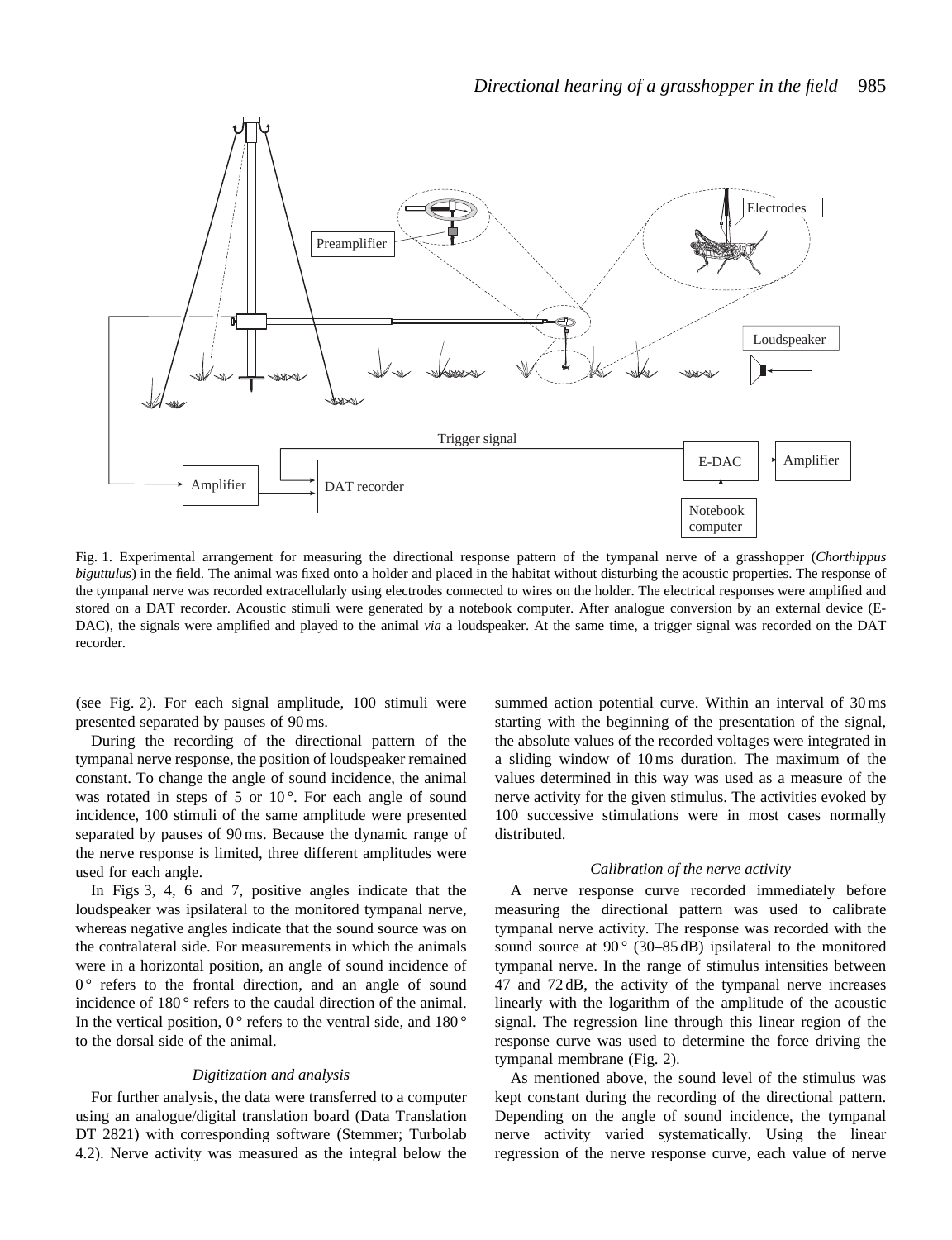

Fig. 2. Nerve response curve of tympanal nerve activity over a range of sound pressure levels. The regression line through the region of linearly increasing nerve activity is used for calibration (see Materials and methods). The driving forces of the directional pattern curves are calculated from the nerve activity. Each point represents the mean  $\pm$  s.D. of 100 stimuli.

activity calculated for the stimulation during the directional pattern could be transformed into a driving force (in dB). The frontal direction  $(0^{\circ})$  was taken as reference: the value of  $0 dB$ results from the regression between  $-30^\circ$  and  $30^\circ$  in the directional pattern. The resulting driving forces were then plotted *versus* the respective angle of sound incidence (see Figs 3, 4, 6, 7). By doing this, it is possible not only to compare the directional patterns of the same individual measured in different environments but also to compare directional patterns between different individuals. In addition, the data can be compared with behavioural experiments performed in the laboratory, as will be discussed below.

For a valid calibration, it was necessary that the nerve activity did not depart from the linear range of the response curve. To ensure that the variation did not deviate from the linear region, more than one signal amplitude had to be used to record the directional pattern. This was taken into consideration in the final evaluation.

To illustrate the presentation of data, the directional pattern of one individual placed in the free sound field is shown in Fig. 3. The pattern is not far from a sinusoidally shaped curve: the tympanal nerve activity and, thus, the calculated driving force increased when the animal was turned from facing the sound source  $(0^{\circ})$  to a position  $90^{\circ}$  ipsilateral to the loudspeaker. In contrast, the driving force decreased when the preparation was turned the other way, exposing the contralateral side to the loudspeaker. A minimum activity was reached at an angle of sound incidence between −80 ° and −90 °.

To characterize and compare different directional patterns, the following two variables were defined. (i) The 'maximal range of sensitivity', which is defined as the difference between the average of the three maximal and the three minimal driving forces. In most cases, this value indicates the interaural difference at these angles of sound incidence. For the individual shown in Fig. 3, the range is approximately 22 dB. (ii) The 'angle of 1.5 dB difference', which is a measure of the ability of the animal to lateralize sound when the intensity difference between the two sides is at least 1.5 dB (see von Helversen and von Helversen, 1983; von Helversen, 1997). To determine this angle, the differences in driving force between ipsi- and contralateral sound were calculated from  $0^{\circ}$  to  $30^{\circ}$ . A linear regression through these data was used to calculate the angle of 1.5 dB difference (Fig. 3). For the animal shown in Fig. 3, this angle is  $5^\circ$ .

#### **Results**

#### *General aspects*

### *Free sound field*

The directional patterns of 14 individuals placed in the free sound field and rotated in the horizontal plane are shown in



Fig. 3. The directional response pattern of the tympanal nerve of the grasshopper *Chorthippus biguttulus*. Driving forces (dB) are given relative to that at an angle of  $0^\circ$ , at which the animal is facing the sound source. Moving the sound source to the ipsilateral side results in an increase in the driving force corresponding to increased nerve activity; moving it to the contralateral side results in a decrease in the driving force. Two variables are indicated: the maximal range and the angle of 1.5 dB difference (see text for more details).

Angle of sound incidence (degrees)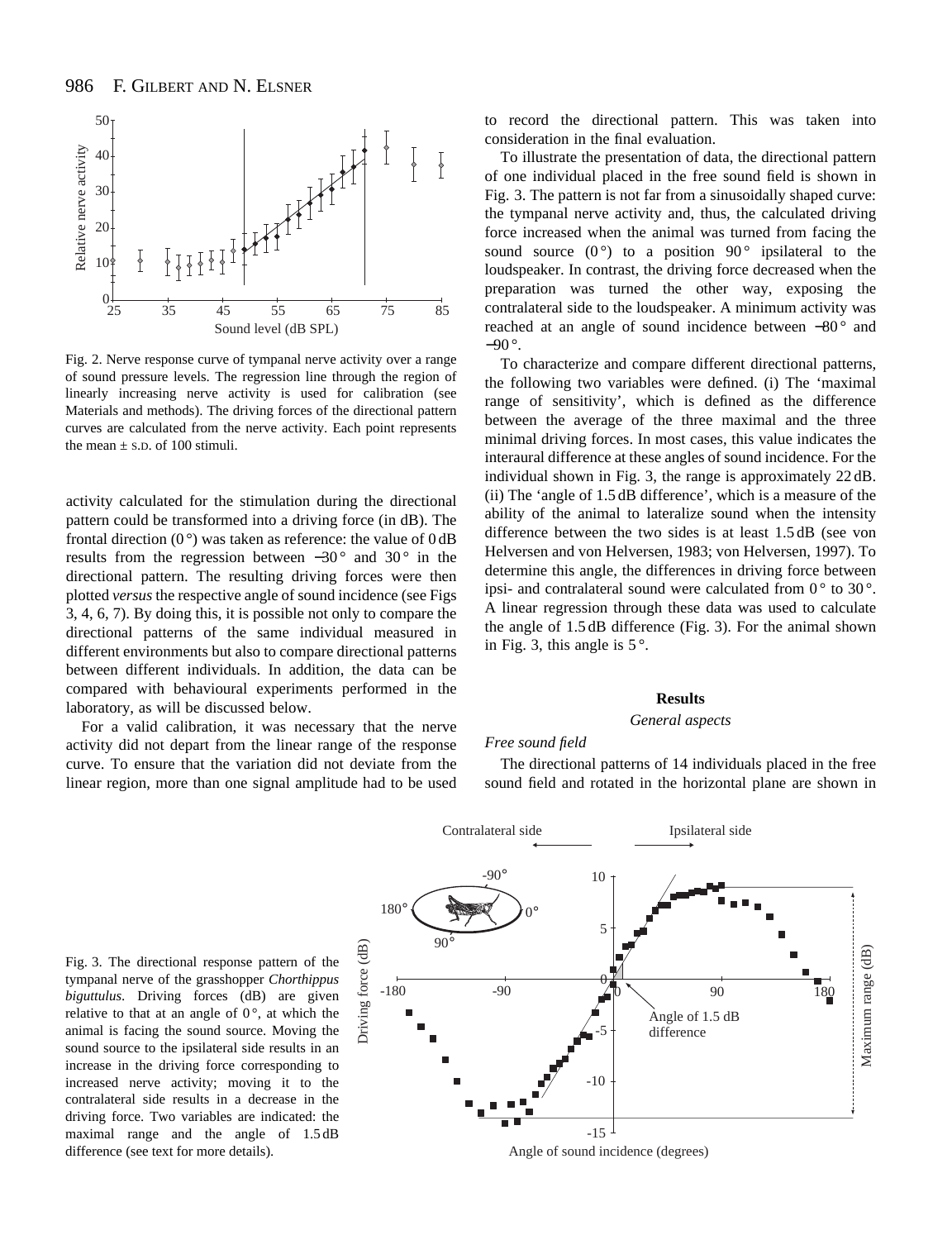Fig. 4Ai. In most animals, these pattern have an almost sinusoidal shape. The driving force is maximal at angles of sound incidence of approximately  $90^\circ$ , and a minimum is reached at angles of sound incidence of approximately −90 ° on the contralateral side. Very similar directional patterns were obtained when the animals were placed vertically (Fig. 4Aii).

Two of the 14 animals had deviant directional patterns (see inset in Fig. 4A): although there was no major difference from the pattern for the other animals on the ipsilateral side, a local maximum in the driving force was present on the contralateral side at angles at which the driving force was minimal in the other animals. The driving force at −90 ° was equal to or higher than that in the frontal direction. Unfortunately, these animals could not be tested in the vertical plane.

#### *Natural habitats*

In sparse vegetation (Fig. 4B) and on gravel (Fig. 4C), the overall appearance of most directional patterns recorded was identical to those in the free sound field situation, except for some individuals showing drastic deviations for unknown reasons (e.g. the pattern marked by  $\forall$  in Fig. 4C. The driving force was highest with the sound source on the ipsilateral side and lowest on the contralateral side. The differences in driving force between the ipsi- and contralateral sides were, however, smaller in both these habitats than in the free sound field.

In dense vegetation (Fig. 4D), the directional patterns were greatly affected by the environment. Moreover, in this biotope, the driving force did not always reach a minimum on the contralateral side, and a large scatter was observed in the data, especially in the vertical plane.

To quantify the general effects of the habitat on the directional patterns, two variables were analyzed (Fig. 5): (i) the maximal range, defined as the difference between the average maximal and the average minimal driving force; and (ii) the angle of 1.5 dB difference, which is an indicator of the ability of the grasshopper to make correct left/right decisions when the intensity difference is at least 1.5 dB.

In the horizontal plane, directional patterns recorded in the free sound field of the laboratory showed the greatest maximal range and the smallest angles of 1.5 dB difference (Fig. 5A,B). The maximal range differed significantly (*P*<0.001, Student's *t*-test) from those determined in all three natural habitats (Fig. 5A), where it was only two-thirds of the value in the free sound field. There were no significant differences between the three natural habitats. The angles of 1.5 dB difference (Fig. 5B) were only slightly larger (*P*<0.05) in sparse vegetation than in the free sound field. However, in dense vegetation, the 1.5 dB angle doubled. In the vertical plane, the differences between measurements in the free sound field and in dense vegetation were highly significantly smaller than in the horizontal plane, both for the maximal range  $(P<0.001)$  and for angle of 1.5 dB difference (*P*<0.001) (Fig. 5A,B).

## *Influence of the habitat on the directional sensitivity of a single individual*

The directional patterns shown in Fig. 4 illustrate the general

influence of the habitat on the hearing of *Ch. biguttulus* males. To investigate directional hearing in a single individual, directional patterns were recorded from one animal in different types of surroundings. The example shown in Fig. 6 clearly demonstrates that the directional pattern was greatly influenced by the vegetation: the maximal range clearly decreased in the natural habitat compared with the free sound field.

In the free sound field, the directional pattern had a prominent maximum at angles of sound incidence of 80–100 ° and a minimum with the sound source on the contralateral side  $(-80^\circ$  to  $-100^\circ)$ . In sparse vegetation, where only the frontal part of the directional pattern was recorded, the driving forces on the ipsilateral side were smaller than those in the free sound field. In contrast, the directional pattern measured in dense vegetation was very different: the driving force varied greatly with the angle of sound incidence, and the curve was not sinusoidal.

## *Directional patterns in the laboratory*

For behavioural tests of lateralization performance in the laboratory, the grasshoppers are usually placed on a table (von Helversen, 1972; von Helversen and von Helversen, 1983; von Helversen and Rheinlaender, 1988). Therefore, directional patterns were recorded not only in the free sound field but also from an animal placed close to the surface of a table. The directional patterns of three animals recorded both in the free sound field and above a table in the laboratory were averaged (Fig. 7A). The slope of the curves at an angle of  $0^{\circ}$  was less steep when the animals were positioned above the table compared with being placed in a free sound field. This is also expressed in the lower maximal range ( $10\pm1.6$  dB, Fig. 7B) and the wider angle of  $1.5$  dB difference  $(7.8\pm1.2^{\circ}, \text{Fig. 7B})$  (means  $\pm$  s.D.), but it should be noted that only three animals were tested.

#### **Discussion**

#### *General remarks*

The directional hearing of *Ch. biguttulus* has been studied thoroughly using both electrophysiological and behavioural approaches in the laboratory (e.g. von Helversen, 1997; Wolf, 1985; von Helversen and Rheinlaender, 1988; von Helversen and von Helversen, 1995). However, neither in this species nor in any other acridid grasshopper has any attempt been made so far to investigate the patterns of directional hearing in the field. Therefore, the present study was performed to investigate the influence of the habitat on the directional hearing of *Ch. biguttulus*. For this purpose, a movable and mechanically stable 'biological microphone' was developed, i.e. an electrophysiological preparation enabling long-term recordings of tympanal nerve activity both in the laboratory and in the natural habitat.

Pure tones of 7 kHz were used for stimulation, a frequency that is within the range of the maximum of the song spectrum of *Ch. biguttulus* females. Although a pure tone does not resemble the natural non-resonant song, it has the advantage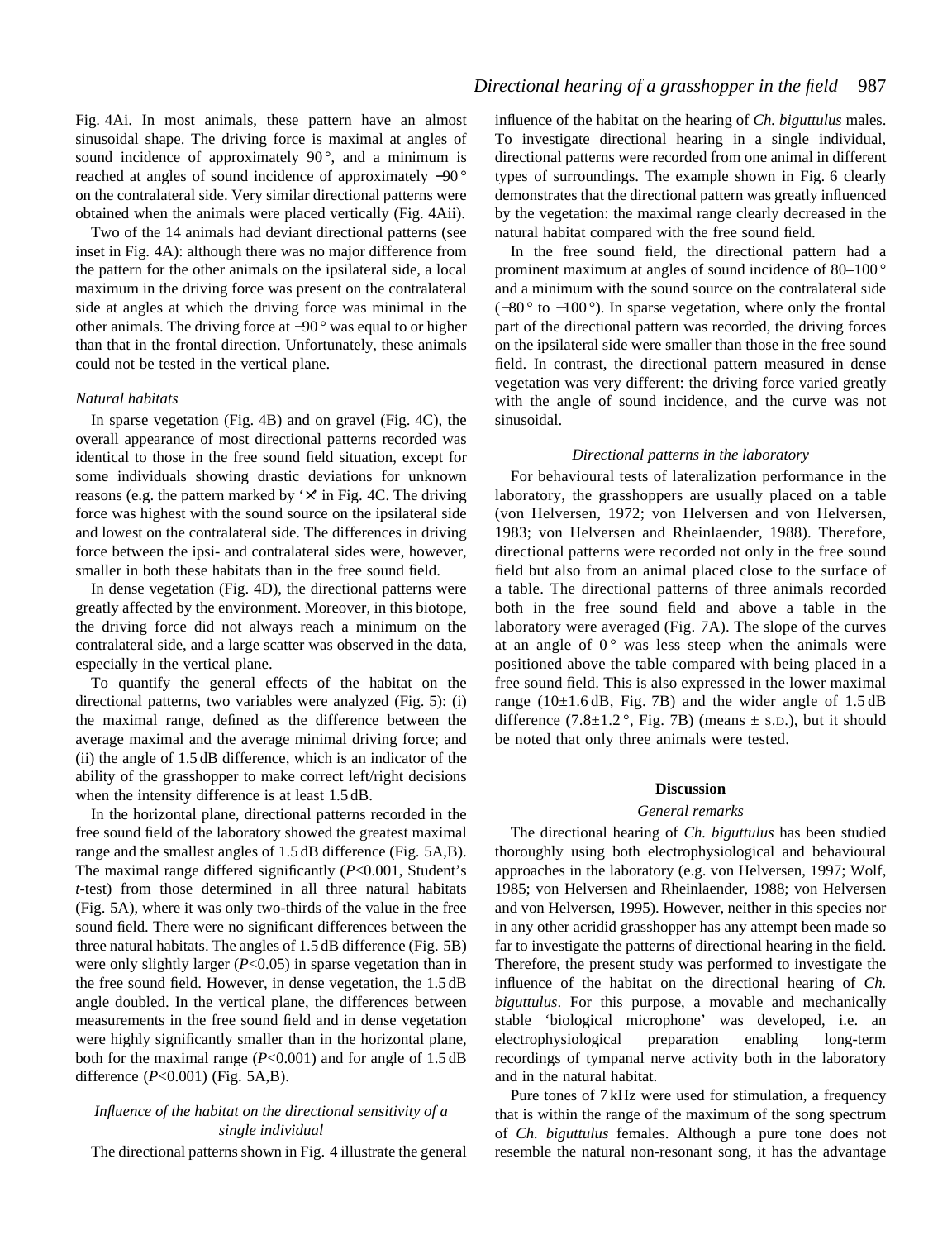

















Vertical plane















Angle of sound incidence (degrees)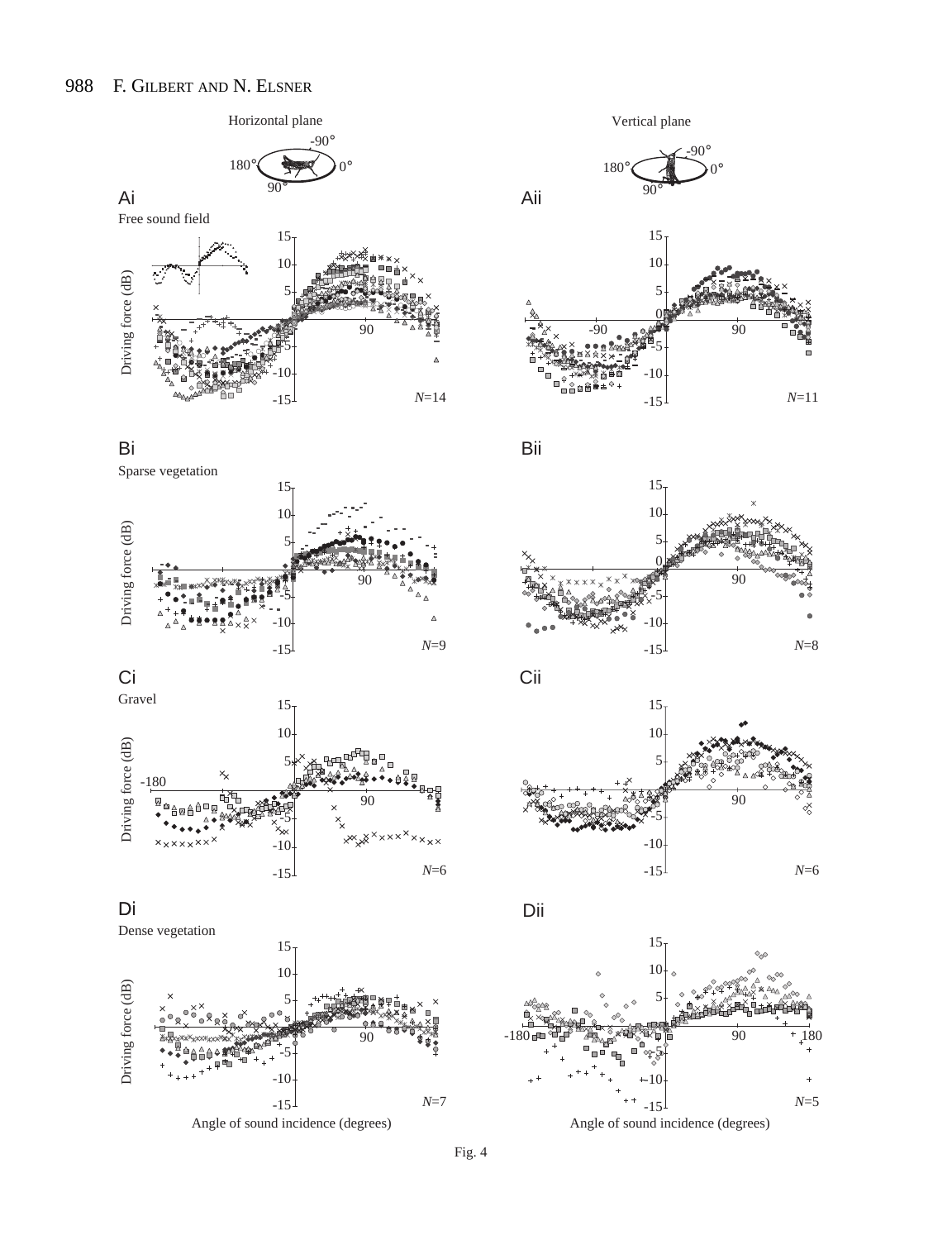Fig. 4. Directional patterns of the tympanal nerve response in *Chorthippus biguttulus* recorded from individual grasshoppers placed horizontally (Ai–Di) or vertically (Aii–Dii) in the free sound field (A), in sparse vegetation (B), on gravel (C) or in dense vegetation (D). Each type of symbol represents a single animal. The inset in A shows the directional patterns of two animals with a local maximum on the contralateral side. It can be seen that the directional patterns are more scattered when animals are positioned above gravel or in dense vegetation than in the free sound field. The effect is more pronounced in the horizontal than in the vertical plane (*N* is the number of animals). It was not possible to study the same individuals under all the different conditions, so particular symbols do not refer to particular animals.

that, in the natural habitat, no frequency-dependent changes in the spectrum interfere with the directionality of the driving force.

#### *Directional hearing in the laboratory*

The directional patterns measured in the free sound field (Fig. 4A) show some interindividual variability. The maximal range is  $15-16$  dB on average. Generally, there is very little difference between the directional patterns measured in the horizontal plane and in the vertical plane. This is to be expected because, at a frequency of 7 kHz, the directional pattern is determined mainly by the pressure difference mechanism in the ear and only to a much smaller extent by the diffraction of sound by the animal (A. Michelsen, personal communication).

# *Directional hearing of a grasshopper in the field* 989

In the desert locust *Locusta migratoria*, directional patterns of the tympanal organ have been measured in the laboratory by several authors (Autrum et al., 1961; Adam, 1977a,b; Miller, 1977; Wolf, 1986a,b; von Helversen and Rheinlaender, 1988). The left/right differences found by Autrum et al. (1961) at 7 kHz of 15–22 dB, and the differences of 8–24 dB measured for frequencies between 4 and 25 kHz by Römer (1976), fit well with the present data for *Ch. biguttulus* in the free sound field.

In two out of 14 recordings, directional patterns with a local maximum for sounds played from the contralateral side were observed. This is consistent with the directional patterns recorded by Autrum et al. (1961) in older individuals of *Locusta migratoria*. A similar type of variation in directional pattern has also been observed at 8 kHz at the tympanal membrane in *Ch. biguttulus* using laser vibrometry (A. Michelsen, personal communication). These findings are not surprising because, depending on the sound transmission parameters (attenuation and delay), a directional pattern with a second maximum can be calculated (Michelsen and Rohrseitz, 1995).

Directional patterns measured over a table (Fig. 7) are analogous to the situation during behavioural tests of animals in the laboratory. The maximal range is reduced to approximately 10 dB (compared with 15–16 dB in the free sound field), which is close to the left/right difference of 9–10 dB found in behavioural tests with both male and female *Ch. biguttulus* (von Helversen, 1984; Lakes-Harlan and Pfahlert, 1995). Using electrophysiological techniques, Wolf



Fig. 5. Effects of habitat on the maximal range (A) and the angle of 1.5 dB difference (B) (see Fig. 3). The maximal range in the free sound field (Free) is significantly greater (*P*<0.001) than in all the natural habitats when the grasshopper is placed horizontally. In vertically positioned animals, the maximal range differs significantly (*P<*0.001) from that in the free sound field only in dense vegetation (DV). The angle of 1.5 dB difference is significantly larger (*P*<0.001) in dense vegetation than in the other two natural habitats and in the free sound field for grasshoppers positioned both horizontally and vertically. Values are means + S.D.; values of *N* are given above the columns. G, gravel; SV, sparse vegetation.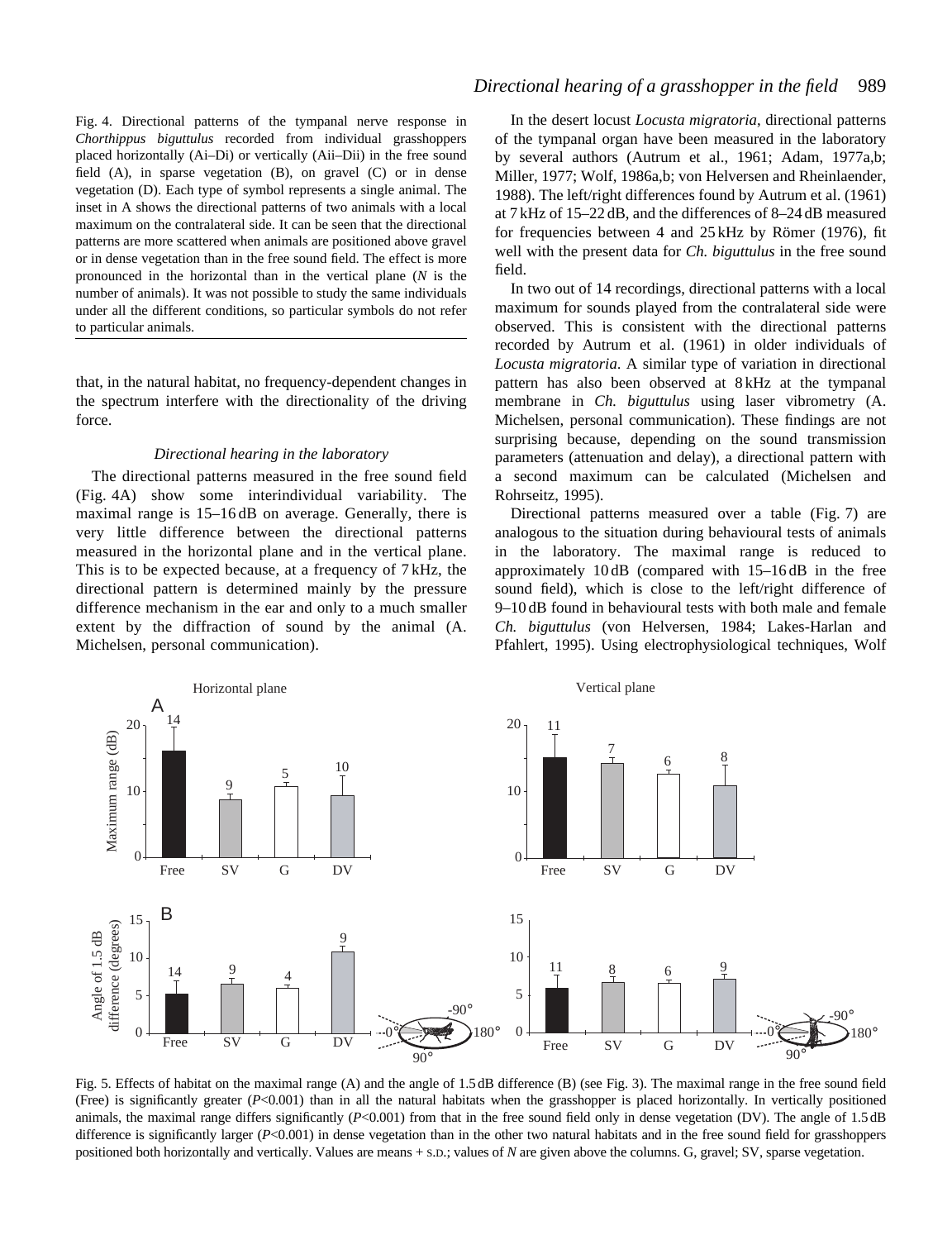

Angle of sound incidence (degrees)

Fig. 6. Comparison of the directional patterns of the tympanal nerve response of an individual grasshopper in different habitats. Dense vegetation (DV; filled trianges), in particular, influences the directional pattern. The sinusoidally shaped curve in the free sound field (Free; filled squares) was recorded after those in sparse (SV; open squares) and dense vegetation. 1.5 dB refers to the angle of 1.5 dB difference (see Fig. 3).

(1986a,b) measured a left/right difference of 8 dB in *Ch. biguttulus*. Taking into consideration that these experiments took place 3 cm above a rock wool surface, the result is consistent with the present experiments.

#### *Directional hearing in the habitat*

In the natural habitat, the sound field is considerably more complex than in the laboratory: grass and herbs usually grow between the singing animal and its listening mate, the surface is uneven and gravel stones may be scattered around. For good reasons, most studies dealing with sound propagation outdoors are performed at least 1 m above the surface and over larger distances (Cosens and Falls, 1984; Forrest, 1994; Larom et al., 1997). During sound propagation, the signal is changed not only as a result of geometric spreading, but also because there is frequency-dependent excess attenuation (Michelsen, 1978; Lang, 1999). The tendency for high frequencies to be affected more than low frequencies gets stronger the closer the sender and receiver are to the ground (Embleton, 1996).

In their natural environment, acridid grasshoppers such as *Ch. biguttulus* sit on the ground or close to it on vegetation. The directional patterns of the tympanal nerve in the field were measured 2–3 cm above the ground at a distance of 100 cm from the loudspeaker. Hence, the recorded directional pattern is dependent not only on the internal properties of the animal but also on the distortion of the sound field created by direct and indirect sound paths. The general influence of the environment on different individuals can be seen in Fig. 4B–D. In sparse vegetation, the directional pattern is in most cases similar to that in the free sound field. The maximal range is reduced in all types of habitat compared with that in the optimal conditions in the free sound field (see Fig. 5). The surroundings may have a large influence on the directional pattern of a single animal,



Fig. 7. (A) Averaged directional patterns of the tympanal nerve response of three individual grasshoppers in the laboratory. The same animals were positioned in the free sound field (Free; filled symbols) and above a table (Table; open symbols). (B) The maximal range is reduced above a table (*P*<0.01) and the angle of 1.5 dB difference (see Fig. 3) is slightly larger than in the free sound field (*P*<0.05). Values are means + S.D., *N*=3.

as can be seen in Fig. 6. The almost sinusoidally shaped directional curve recorded in the free sound field is only slightly degraded in sparse vegetation, whereas in dense vegetation there is very little similarity to the directional pattern under free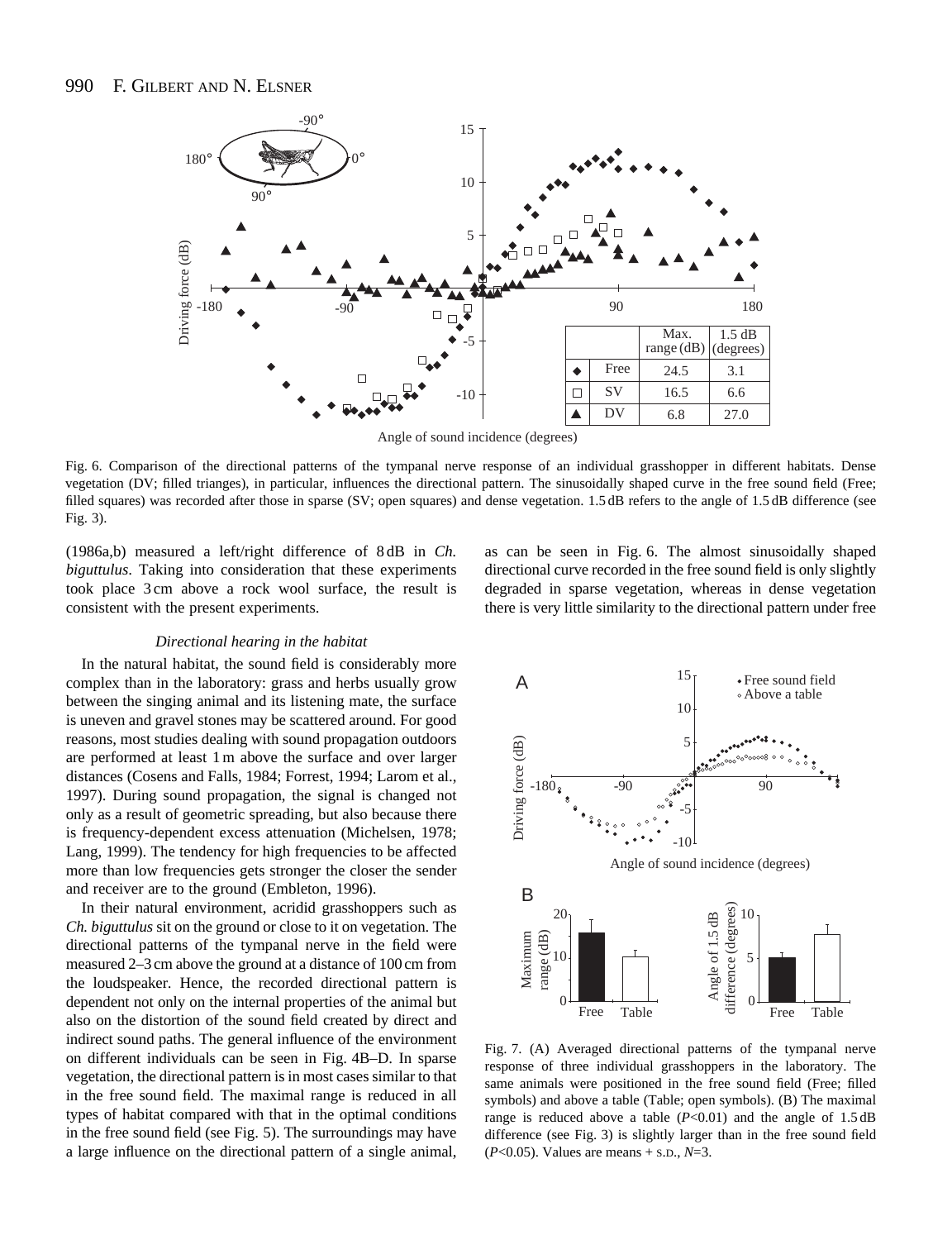

Fig. 8. Calculated phonotactic turning behaviour of E the grasshopper *Chorthippus biguttulus* based on the directional patterns recorded electrophysiologically. The percentage of correct turns was calculated for different angles of sound incidence. In behavioural experiments, *Ch. biguttulus* males turn to the louder side if the driving force difference at the ears is at least 1.5 dB. The effect of the habitat is greater in horizontally positioned animals than in those placed vertically. *N* is the number of animals.

field conditions. The question remains, however, as to how much the ability of the animals to lateralize a sound source is reduced by the influence of the surroundings.

## *Predictions concerning behavioural performance*

Using our method, it was possible to monitor the activity of one tympanal organ only, but the animal uses both ears to lateralize a sound source. If we assume that the auditory system is symmetrical, then the interaural difference between the driving

forces at a particular angle of sound incidence can be calculated: it is the difference between the ipsi- and contralateral responses for the angle in question. For this calculation, the averaged nerve responses were used, although it is doubtful whether, in the natural situation, averaging is used by the animals to increase the signal-to-noise ratio for the lateralization of a natural song. Ronacher and Krahe (1997) have shown that male *Ch. biguttulus* are able to lateralize sound even if extremely short female songs consisting of merely 18 pulses are used as stimuli.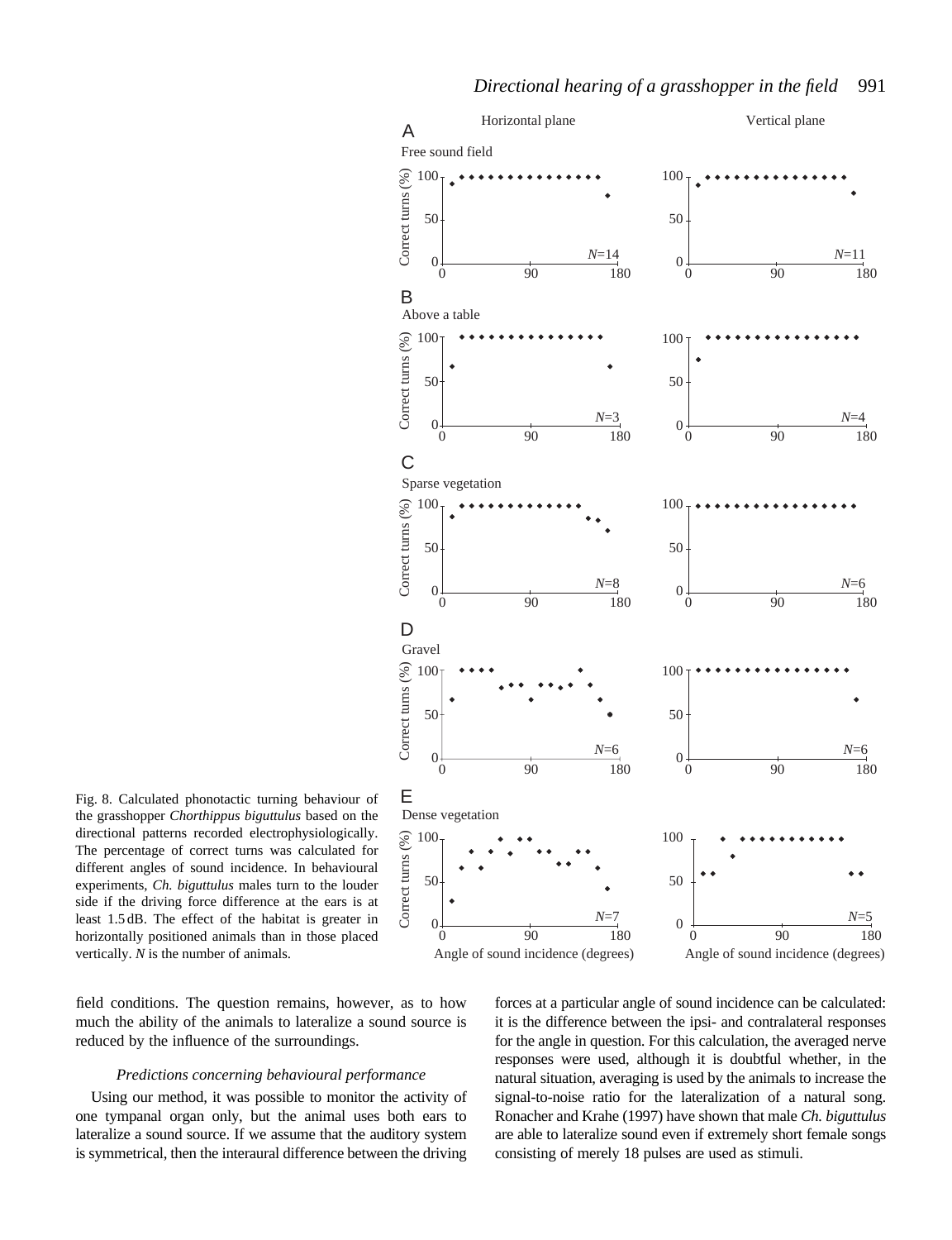Male *Ch. biguttulus* turn to the louder side of a sound source correctly if the interaural difference between the driving forces is at least 1.5 dB (100 % correct decisions; 75 % correct decisions with only 0.6 dB difference; von Helversen und Rheinlaender, 1988; von Helversen, 1998). Therefore, interaural differences larger than 1.5 dB calculated from the directional patterns presented in our study would represent a correct lateralization of a sound source (Fig. 8).

In the free sound field and above a table in the laboratory, 100 % correct lateralizations are predicted for angles of sound incidence of  $20-160^\circ$  since the difference between the ipsiand contralateral sides was greater than 1.5 dB in all recordings. Only with angles of sound incidence  $10^{\circ}$  away from the midline of the animal are there a few cases for which the interaural driving force difference is less than 1.5 dB. These cause a slightly reduced rate of correct turns (Fig. 8A,B). The angle of 1.5 dB difference (see Fig. 7) is slightly larger above the table  $(8\pm1)$ <sup>o</sup>) than in the free sound field  $(5\pm0.6^{\circ})$  (means  $\pm$  s.p.,  $N=3$ ). Although we applied 7 kHz stimuli, these findings fit well with the angle of  $8-10$ <sup>o</sup> determined behaviourally, at which males correctly lateralize a female's song with an accuracy of at least 75 % when stimulated by bandpass-filtered noise (von Helversen, 1997).

In sparse vegetation, the situation is only slightly changed compared with that in the laboratory (Fig. 8C), whereas above gravel and in dense vegetation directional hearing is much more degraded, at least in the horizontally placed animals (Fig. 8D,E). In dense vegetation, differences of less than 1.5 dB occur at several angles of sound incidence, and tympanal nerve activity is greater when the sound arrives from the contralateral side (not shown). The vertically positioned animals show a higher percentage of differences above  $+1.5$  dB for all angles of sound incidence.

The directional patterns recorded in the natural habitat suggest that lateralization ability is affected most in dense vegetation: differences of less than 1.5 dB between ipsi- and contralateral sound occur at all angles of sound incidence, and the calculated angle of 1.5 dB difference is increased compared with that in the free sound field (see Fig. 5). In sparse vegetation, the results are similar to those recorded in the laboratory above a table, whereas the situation over gravel is intermediate. These findings nicely match the observation that *Ch. biguttulus* can often be found sitting on gravel and in sparse vegetation, but only rarely in dense vegetation. However, our knowledge of the behavioural ability of *Ch. biguttulus* to localize a sound source in the natural habitat is still rather limited. Therefore, the predictions of our present electrophysiological investigations must now be confirmed by behavioural studies in the field.

We thank Alexander Werner for his substantial technical help in designing the preparation and Drs D. von Helversen, A. Michelsen, H. Römer and J. Tougaard and two anonymous referees for their critical comments on the manuscript. The project was supported by Deutsche Forschungsgemeinschaft

(El 35/18-1) and by the Graduate Program of the State of Niedersachsen at the University of Göttingen.

#### **References**

- **Adam, L.-J.** (1977a). The oscillating summed action potential of an insect's auditory nerve (*Locusta migratoria*; Acrididae). I. Its original form and time constancy. *Biol. Cybern.* **26**, 241–247.
- **Adam, L.-J.** (1977b). The oscillating summed action potential of an insect's auditory nerve (*Locusta migratoria*, Acrididae). II. Underlying spike pattern and causes of spike synchronization. *Biol. Cybern.* **28**, 109–119.
- **Autrum, H., Schwartzkopff, J. and Swoboda, H.** (1961). Der Einfluß der Schallrichtung auf die Tympanal-Potentiale von *Locusta migratoria* L. *Biol. Zentralbl.* **80**, 385–402.
- **Bailey, W. J.** (1991). *Acoustic Behaviour of Insects: An Evolutionary Perspective*. London: Chapman & Hall.
- **Busnel, R.-G.** (1963). *Acoustic Behaviour of Animals*. Amsterdam, London: Elsevier.
- **Cosens, S. E. and Falls, J. B.** (1984). A comparison of sound propagation and song frequency in temperate marsh and grassland habitats. *Behav. Ecol. Sociobiol.* **15**, 161–170.
- **Elsner, N. and Popov, A.** (1978). Neuroethology of acoustic communication. *Adv. Insect Physiol.* **13**, 229–355.
- **Embleton, T. F. W.** (1996). Tutorial on sound propagation outdoors. *J. Acoust. Soc. Am*. **100**, 31–48.
- **Ewing, A.** (1989). *Arthropod Bioacoustics: Neurobiology and Behaviour*. Edinburgh: Edinburgh University Press.
- **Forrest, T. G.** (1994). From sender to receiver: Propagation and environmental effects on acoustic signals. *Amer. Zool.* **34**, 644–654.
- **Gilbert, F.** (1995). Partnerfindung und akustische Orientierung bei *Chorthippus biguttulus* im natürlichen Lebensraum. Diplom Thesis, University of Göttingen.
- **Gilbert, F., Schütze, H., Glahe, M. and Conrad, U.** (1997). A simple hard- and software solution for generation and emission of high frequency signals. *XVI IBAC Conference*. Texas A&M University College Station, Texas, USA.
- **Huber, F., Moore, T. E. and Loher, W.** (1989). *Cricket Behavior and Neurobiology*. Ithaca, London: Cornell University Press.
- **Lakes-Harlan, R. and Pfahlert, C.** (1995). Regeneration of axotomized tympanal nerve fibres in the adult grasshopper *Chorthippus biguttulus* (L.) (Orthoptera: Acrididae) correlates with regaining the localization ability. *J. Comp. Physiol.* A **176**, 797–807.
- **Lang, F.** (1999). Acoustic communication distances of a gomphocerine grasshopper. *Bioacoustics* (in press).
- **Larom, D., Garstang, M., Payne, K., Raspet, R. and Lindeque, M.** (1997). The influence of surface atmospheric conditions on the range and area reached by animal vocalizations. *J. Exp. Biol.* **200**, 421–431.
- **Michelsen, A.** (1978). Sound reception in different environments. In *Sensory Ecology* (ed. M. A. Ali), pp. 345–373. New York, London: Plenum Press.
- **Michelsen, A. and Larsen, O. N.** (1983). Strategies for acoustic communication in complex environments. In *Neuroethology and Behavioural Physiology* (ed. F. Huber and H. Markl), pp. 321–331. Berlin, Heidelberg: Springer.
- **Michelsen, A. and Rohrseitz, K.** (1995). Directional sound processing and interaural sound transmission in a small and a large grasshopper. *J. Exp. Biol.* **198**, 1817–1827.
- **Michelsen, A. and Rohrseitz, K.** (1997). Sound localisation in a